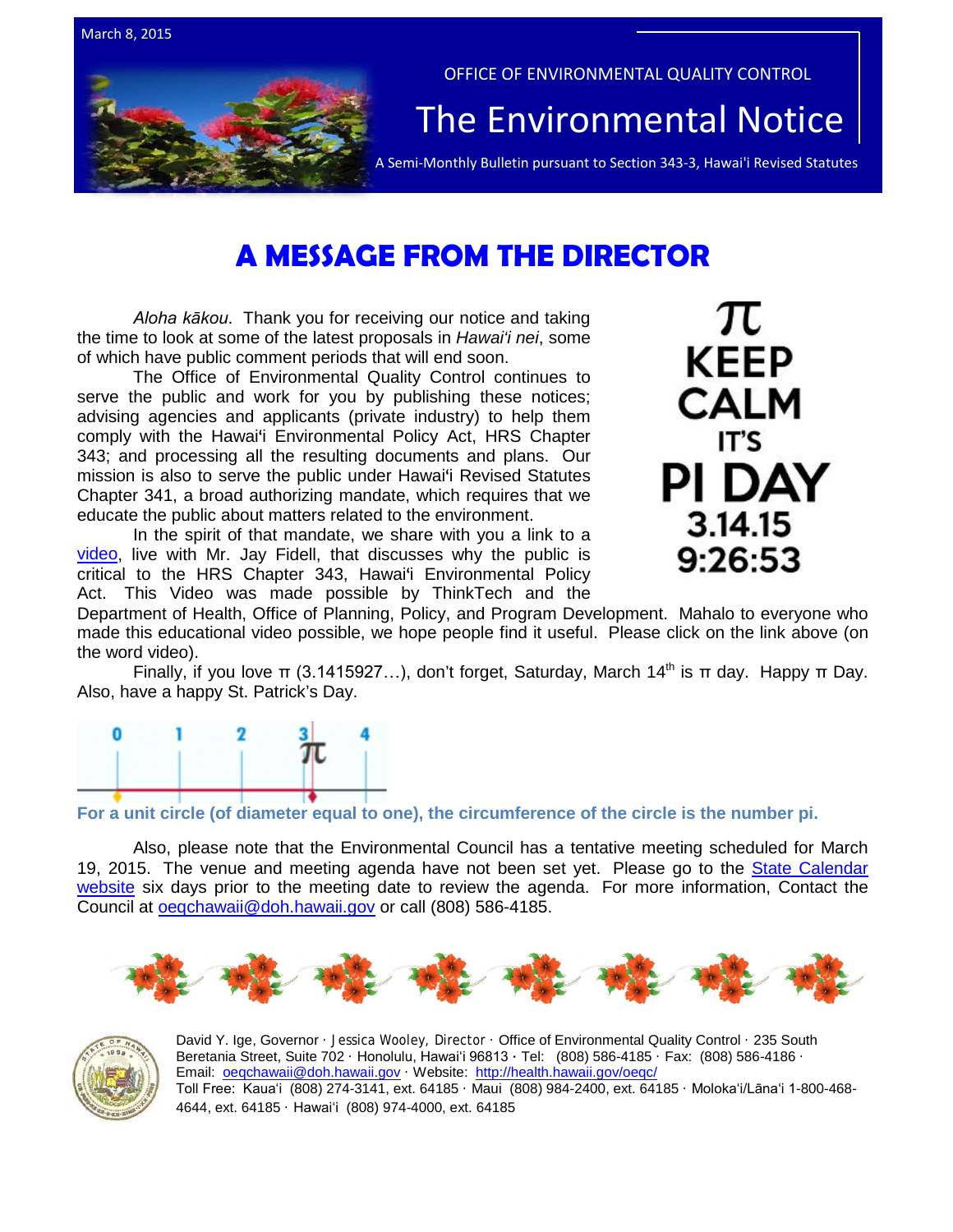## ֖֦֧֢ׅ֚֚֚֚֚֚֚֚֚֚֚֚֚֚֚֚֚֚֚֚֚֚֬֡֡֡֡֡֡֡֡֡֬֝֓֡֡֡֡֬ **TABLE OF CONTENTS**

| <b>FRONT PAGE</b>                                                                                                                                                                                                            |  |
|------------------------------------------------------------------------------------------------------------------------------------------------------------------------------------------------------------------------------|--|
|                                                                                                                                                                                                                              |  |
|                                                                                                                                                                                                                              |  |
| <b>HAWAI'I (HRS 343)</b>                                                                                                                                                                                                     |  |
|                                                                                                                                                                                                                              |  |
| <b>MAUI (HRS 343)</b>                                                                                                                                                                                                        |  |
| O'AHU (HRS 343)                                                                                                                                                                                                              |  |
| <b>HABITAT CONSERVATION PLAN (HRS 195D)</b>                                                                                                                                                                                  |  |
| <b>COASTAL ZONE MANAGEMENT NOTICES</b>                                                                                                                                                                                       |  |
| <b>SHORELINE NOTICES</b>                                                                                                                                                                                                     |  |
| NATIONAL ENVIRONMENTAL POLICY ACT (NEPA) NOTICE<br>National Aeronautics and Space Administration (NASA) Low Density Supersonic Decelerator Technology                                                                        |  |
| <b>FEDERAL NOTICES</b><br>Western Pacific Fishery Management Council; Teleconference/Webconference Public Meetings11<br>90-Day Finding on a Petition To List the Common Thresher Shark as Threatened or Endangered Under the |  |
| Importation of Tomato Plantlets in Approved Growing Media From Mexico: Animal and Plant Health Inspection                                                                                                                    |  |
|                                                                                                                                                                                                                              |  |

HRS 343, document<sup>\*</sup> count in this issue 5(b) – 04 5(e) – 02 \*(excluding administrative exemption declarations/lists)

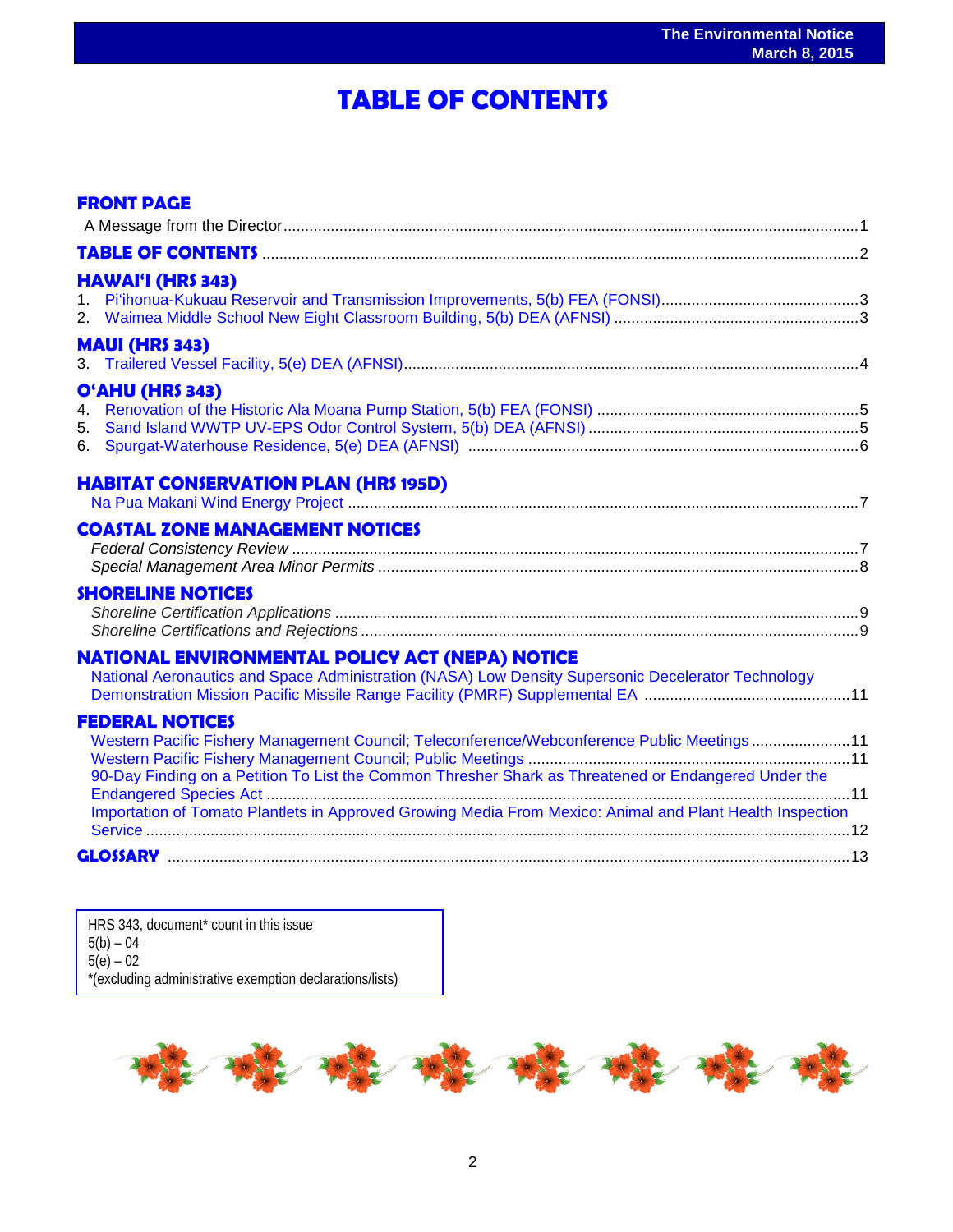## **HAWAI'I (HRS 343)**

## **1. [Pi'ihonua-Kukuau Reservoir and Transmission Improvements, 5\(b\) FEA \(FONSI\)](http://oeqc.doh.hawaii.gov/Shared%20Documents/EA_and_EIS_Online_Library/Hawaii/2010s/2015-03-08-HA-5B-FEA-Piihonua-Kukuau-Reservoir-and-Transmission-Improvements.pdf)**

| Island:                                                                                                                                                                                                                                                                                                                   | Hawai'i                                                                                                                                                                                                                           |  |  |
|---------------------------------------------------------------------------------------------------------------------------------------------------------------------------------------------------------------------------------------------------------------------------------------------------------------------------|-----------------------------------------------------------------------------------------------------------------------------------------------------------------------------------------------------------------------------------|--|--|
| <b>District:</b>                                                                                                                                                                                                                                                                                                          | South Hilo                                                                                                                                                                                                                        |  |  |
| TMK:                                                                                                                                                                                                                                                                                                                      | (3) 2-5-065:037; Various County Road Rights-of-way (ROW)<br>(3) 2-5-060 (Hokulani Street), (3) 2-5-035 (Hokulani Street),<br>and (3)2-5-011 (Kaumana Drive); Easements Over (3) 2-5-<br>006:061, 142 and 149, and (3) 2-4-075:049 |  |  |
| County of Hawai'i, Department of Public Works: Grubbing<br>Permits:<br>and Grading Permits, Permit for Work in County ROW,<br>Building Division Approval and Building Permit; County of<br>Hawai'i, Planning Department Plan Approval; Department of<br>Health, National Pollutant Discharge Elimination System<br>Permit |                                                                                                                                                                                                                                   |  |  |
| <b>Proposing/Determination</b>                                                                                                                                                                                                                                                                                            |                                                                                                                                                                                                                                   |  |  |



- **Agency:** County of Hawai'i, Department of Water Supply, 345 Kekūanāo'a Street, Suite 20, Hilo, HI 96720. Contact: Larry Beck, (808) 961-8070, ext. 260
- **Consultant:** Geometrician Associates, P.O. Box 396, Hilo HI 96721. Contact: Ron Terry, (808) 969- 7090, email: [rterry@hawaii.rr.com](mailto:rterry@hawaii.rr.com)
- **Status:** Finding of No Significant Impact Determination.

The County of Hawai'i, Department of Water Supply (DWS) prepared an EA and issued a FONSI in 1996 for a water system improvements project in upper Hilo. Since then, only one segment of the transmission waterline was installed. Upon re-evaluation, DWS determined that the planned reservoir required upsizing. Because of this, as well as changes in the project area and permit requirements, DWS has decided to prepare another EA. In addition to the reservoir, which will be 25 feet high and about 130 feet in diameter, improvements on the reservoir property include flow control valves and piping for water level control, paving and fencing. The length of new transmission line is 6,500 feet. The Project promotes public health and safety by improving water storage capacity for the Hilo area. The contractor will implement Best Management Practices that minimize the impact of sediment, storm water runoff and construction materials on receiving waters. Most parts of the Project site have already been heavily disturbed through sugar cane agriculture, subdivision, paving and previous waterline infrastructure projects. No archaeological sites are present, but archaeological monitoring will be conducted in one undeveloped section. Biological surveys found mainly alien organisms and no threatened or endangered species. There will be vegetation removal timing and/or nest survey restrictions to minimize impacts to Hawaiian hoary bats and Hawaiian hawks. No cultural resources are present and there are no traditional and customary practices that require protection. Landscaping in conformance with requirements will be installed.

## **2. [Waimea Middle School New Eight Classroom Building, 5\(b\) DEA \(AFNSI\)](http://oeqc.doh.hawaii.gov/Shared%20Documents/EA_and_EIS_Online_Library/Hawaii/2010s/2015-03-08-HA-5B-DEA-Waimea-Middle-School-New-Eight-Classroom-Building.pdf)**

| Island:                        | Hawaiʻi                                                 |  |  |
|--------------------------------|---------------------------------------------------------|--|--|
| District:                      | South Kohala                                            |  |  |
| TMK:                           | $(3)-6-7-002:015$                                       |  |  |
| <b>Permits:</b>                | National Pollutant Discharge Elimination System (NPDES) |  |  |
|                                | Permit; Individual Wastewater System (IWS) Permit;      |  |  |
|                                | Underground Injection Control (UIC) Permit; Plan Review |  |  |
|                                | Approval; Grading Permit; Building Permit               |  |  |
| <b>Proposing/Determination</b> |                                                         |  |  |

## **Agency:** State of Hawai'I, Department of Education, 1151 Punchbowl Street, Room 431, Honolulu, HI 96813. Contact: Ronald Hagino, (808) 586-0434

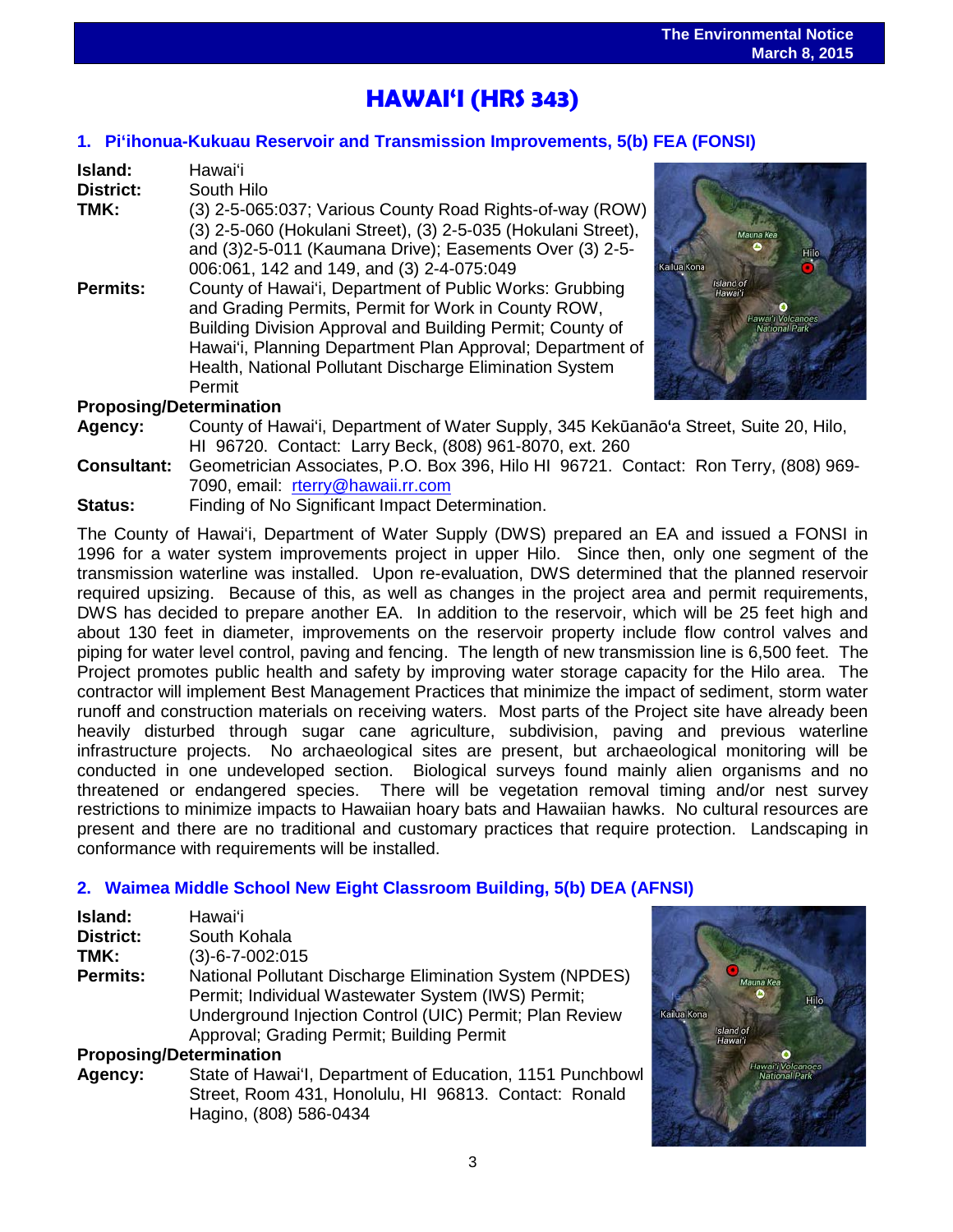# **Consultant:** Wilson Okamoto Corporation, 1907 South Beretania Street, Suite 400, Honolulu, HI 96826. Contact: John L. Sakaguchi, (808) 946-2277

**Status:** Statutory 30-day public review and comment period starts; comments are due by April 7, 2015. Please send comments to the proposing/determination agency and consultant.

Waimea Middle School is part of the Waimea Elementary and Middle School campus located east of Māmalahoa Highway, in an approximately 25.796 acre parcel identified as Tax Map Key: 6-7-002:015. The new eight classroom building project site is located in the southeast portion of the campus, between the Mala'ai community garden and four existing portable classroom buildings. The portable classrooms are to remain with no changes. Although it was cleared at one time, the project site is currently undeveloped and contains no structures. Vegetation consists of grass cover, similar to other open areas of the campus.

The purpose of the new classroom building is to replace existing science classrooms with modern classrooms and laboratories and to provide spaces designed as computer laboratories. The spaces currently used for these classes are not adequate to meet the teaching needs of the current enrollment. Although identified as 8 classrooms, during the planning process, by downsizing some of the original planned spaces, a total of 9 classrooms are planned for the building. Preliminary plans show a 2-story rectangular building to contain: 1) four general classrooms; 2) three science laboratories; 3) two computer laboratories; 4) one teacher planning room, one office, one student services room, a faculty center, a conference room, and restroom facilities. The building foot-print will be approximately12,659 square feet. The 2-story building will contain about 25,177 square feet and will be approximately 42 feet high at the ridge. The design will be similar to the other buildings on campus. In addition, the one way inbound gravel driveway access from Lindsey Road will be paved. Usage of this driveway will remain with no changes.

## **MAUI (HRS 343)**

## **3. [Trailered Vessel Facility, 5\(e\) DEA \(AFNSI\)](http://oeqc.doh.hawaii.gov/Shared%20Documents/EA_and_EIS_Online_Library/Maui/2010s/2015-03-08-MA-5E-DEA-Trailered-Vessel-Facility.pdf)**

| Island:<br><b>District:</b> | Maui<br>Wailuku                                                                                                                                                             | <b>West Maui Forest Reserve</b> |                   |  |
|-----------------------------|-----------------------------------------------------------------------------------------------------------------------------------------------------------------------------|---------------------------------|-------------------|--|
| TMK:                        | (2) 3-7-001:023 and 021                                                                                                                                                     | Lahaina Ka <b>c</b> lui         | Makawao<br>Wailua |  |
| <b>Permits:</b>             | <b>Conservation District Use Permit (CDUP)</b>                                                                                                                              | Maui                            |                   |  |
| <b>Applicant:</b>           | Maui Dry Dock and Storage LLC, P.O. Box 1119, Lahaina,<br>HI. 96761. Contact: Jeff Strahn, (808) 270-9813                                                                   | Kihei<br>pacific ocean          |                   |  |
| <b>Approving</b>            |                                                                                                                                                                             |                                 |                   |  |
| Agency:                     | Office of Conservation and Coastal Lands, P.O. Box 621,<br>Honolulu, HI 96809. Contact: Michael Cain, (808) 587-0048                                                        |                                 |                   |  |
| <b>Consultant:</b>          | Coastal Planners LLC, 3993 Mā'alaea Bay Place, Wailuku, HI 96793. Contact: Thorne<br>Abbot, (808) 344-1595                                                                  |                                 |                   |  |
| <b>Status:</b>              | Statutory 30-day public review and comment period starts; comments are due by<br>April 7, 2015. Please send comments to the applicant, approving agency, and<br>consultant. |                                 |                   |  |

The intent of the project is to provide secured trailered vessel parking for the public and to support vessel repair, maintenance, and inspections. The project involves installation of two concrete pads, two grassy swales, and attendant subsurface drainage and treatment system.

Vinyl coated chain link fencing along the site's perimeter and key card access for convenience would help create a secure parking area for boats, trailers, and tow vehicles on the 1.453 acre, vacant, unimproved, barren site. Two key card operated electric gates would afford boaters 24-hour access and convenient trailer turning, ingress and egress from the facility. No price or rental period has been determined; the rate would be determined in consultation with DOBOR.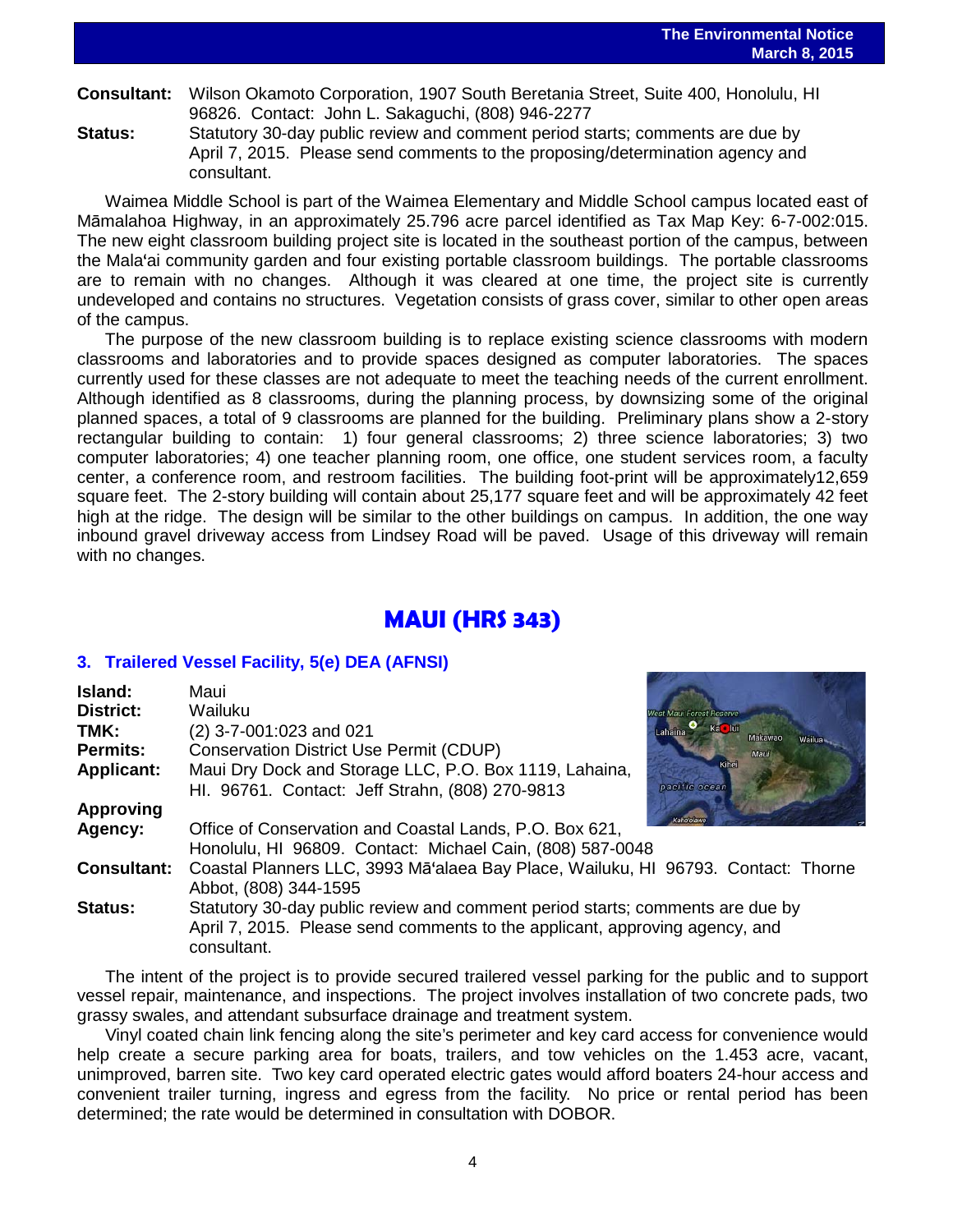Landscape plantings would surround both the perimeter fencing and be planted along the edge of two grassy swales located next to area. Plantings of hau and naupaka would provide visual screening, attenuate storm water runoff, and serve as a wind break.

The proposal does not include any above ground buildings or structures beyond installation of a fence, gates, key card readers and concrete maintenance pads.

The applicant will pursue a lease with the Department should they secure a Conservation District Use Permit (CDUP).

## **O'AHU (HRS 343)**

## **4. [Renovation of the Historic Ala Moana Pump Station, 5\(e\) FEA \(FONSI\)](http://oeqc.doh.hawaii.gov/Shared%20Documents/EA_and_EIS_Online_Library/Oahu/2010s/2015-03-08-OA-5B-FEA-Renovation-of-the-Historic-Ala-Moana-Pump-Station.pdf)**

| Island:         | Oʻahu                                                    |
|-----------------|----------------------------------------------------------|
| District:       | Honolulu                                                 |
| TMK:            | $(1)$ 2-1-015:063                                        |
| <b>Permits:</b> | State of Hawai'i Community Development Authority:        |
|                 | Development Permit; State SHPD: Historic Site Review;    |
|                 | Office of Planning: Special Management Area Permit; City |
|                 | Department of Transportation Services: Street Usage      |
|                 | Permits for Construction; City & County DPP: Building    |
|                 | Permit, Grading and Grubbing Permit, Building Permit,    |
|                 | <b>Sewer Connection</b>                                  |
|                 |                                                          |



## **Proposing/Determination**

**Agency:** Hawai'i Community Development Authority, 461 Cooke Street, Honolulu, HI 96813. Contact: Amy Mutart, (808) 594-0334, email: [amy.mutart@hcdaweb.org](mailto:amy.mutart@hcdaweb.org)

**Consultant:** Townscape, Inc., 900 Fort Street Mall, Suite 1160, Honolulu, HI 96813. Contact: Gabrielle Sham, (808) 536-6999, email: [gabrielle@townscapeinc.com](mailto:gabrielle@townscapeinc.com)

**Status:** Finding of No Significant Impact Determination.

Plans for the renovation of the historic Ala Moana Pump Station (AMPS) are being prepared by the Pacific Gateway Center (PGC) for use as a community resource center, Nā Kūpuna Makamae Center, primarily serving senior citizens with educational and cultural programs.

The PGC is a non-profit community based organization that has received a \$1,000,000 appropriation of capital improvement grand-in-aid by the Legislature of the State of Hawai'i to conduct planning, design, and renovation for a community resource center. The project is being administered by the State of Hawai'i, Hawai'i Community Development Authority (HCDA).

The AMPS is listed on the National and State Register of Historic Places. It is located on the western side of the Kakaʻako Community Development District Makai area; bordered by Ala Moana Boulevard to the north and Keawe Street to the east. Proposed improvements to the 1900 Pump Station building include site work, architectural improvements, and interior improvements. The building has severely deteriorated over the years and restoration of this iconic and historic structure is needed for its preservation.

## **5. [Sand Island WWTP UV-EPS Odor Control System,](http://oeqc.doh.hawaii.gov/Shared%20Documents/EA_and_EIS_Online_Library/Oahu/2010s/2015-03-08-OA-5B-DEA-Sand-Island-WWTP-UV-EPS-Odor-Control-System.pdf) 5(b) DEA (AFNSI)**

| Island:                 | Oʻahu                                                     |
|-------------------------|-----------------------------------------------------------|
| <b>District:</b>        | <b>Honolulu</b>                                           |
| TMK:                    | $(1)$ 1-5-041:005                                         |
| <b>Permits:</b>         | Special Management Area Permit, Air Permit Modification,  |
|                         | National Pollutant Discharge Elimination Permit, Building |
|                         | Permit, Grading and Stockpiling Permit                    |
| Dranasing/Determination |                                                           |

### **Proposing/Determination**

**Agency:** Department of Design and Construction, City and County of

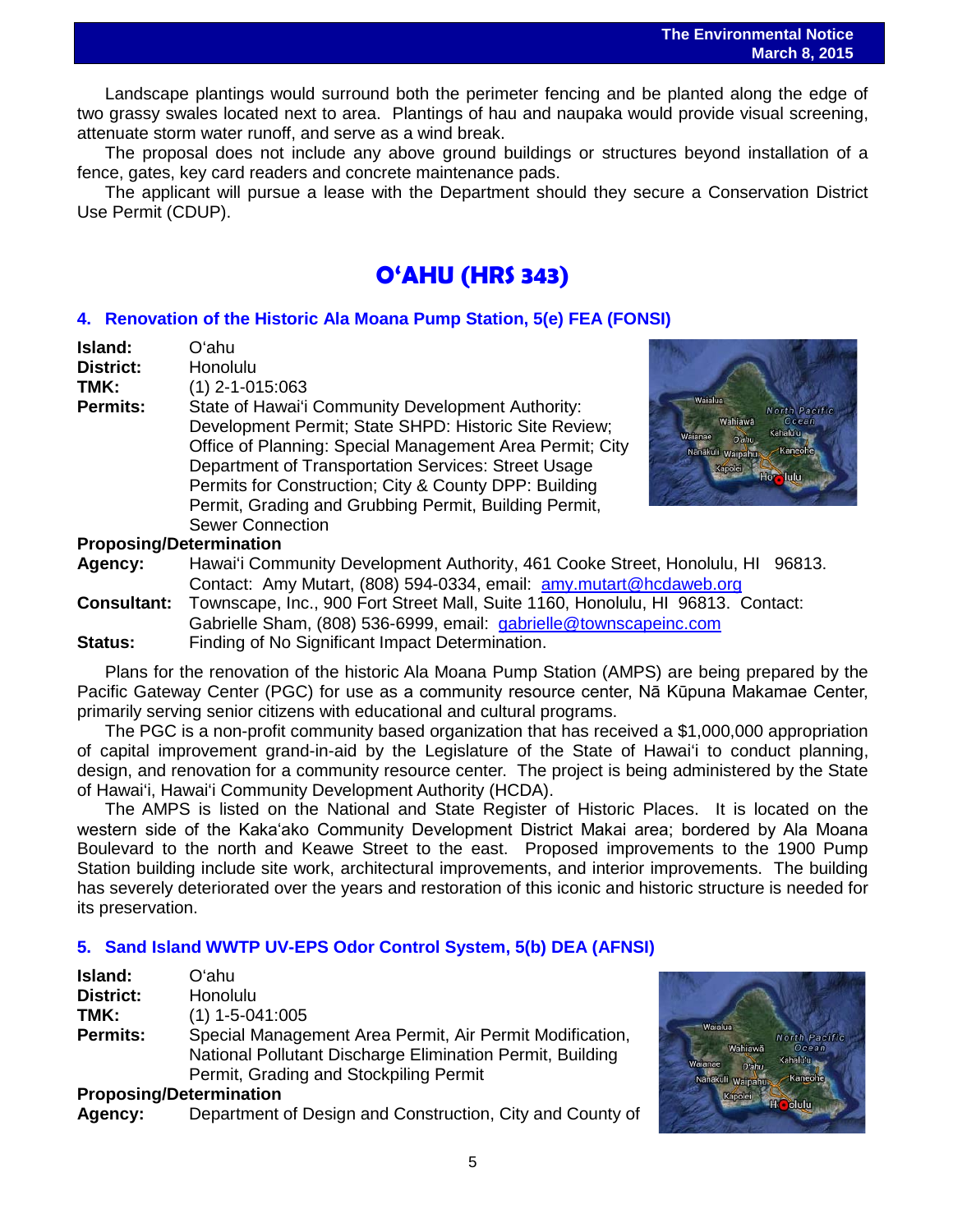Honolulu, 650 South Beretania Street, Honolulu, HI 96813. Contact: Robert J. Kroning, (808) 768-8480

**Consultant:** R. M. Towill Corporation, 2024 North King Street, Suite 200, Honolulu, HI 96819. Contact: James Niermann, (808) 842-1133, email: [JimN@rmtowill.com](mailto:JimN@rmtowill.com)

**Status:** Statutory 30-day public review and comment period starts; comments are due by April 7, 2015. Please send comments to the proposing/determination agency and consultant.

The City and County of Honolulu, Department of Design and Construction proposes to construct improvements to the existing Ultraviolet Disinfection and Effluent Pump Station (UV/EPS) at the Sand Island Wastewater Treatment Plant (WWTP) with the installation of an Odor Control System (OCS) facility. The proposed OCS improvements consist of covering all channels and sealing all openings, constructing fans and ductwork to convey airflow, constructing new carbon scrubbers to treat foul air, and constructing new exhaust stacks to discharge treated air. A condition assessment study of the facility conducted in 2012 concluded that a dedicated UV/EPS OCS be installed to contain and treat foul air being released by this facility. The purpose of the proposed improvements is as follows:

- 1) Ensure continued compliance with Hawai'i State Non-covered Source Permit (NSP) No. 0216-05-N.
- 2) Increase the reliability of the Sand Island WWTP by reducing hydrogen sulfide odor and odorrelated corrosion impacts.
- 3) Improve operating conditions at the Sand Island WWTP by reducing foul air.

## **6. [Spurgat-Waterhouse](http://oeqc.doh.hawaii.gov/Shared%20Documents/EA_and_EIS_Online_Library/Oahu/2010s/2015-03-08-OA-5E-DEA-Spurgat-Waterhouse-Residence.pdf) Residence, 5(e) DEA (AFNSI)**

| Island:                                                      | Oʻahu                                                                                                                                                        |                                      |  |  |
|--------------------------------------------------------------|--------------------------------------------------------------------------------------------------------------------------------------------------------------|--------------------------------------|--|--|
| <b>District:</b>                                             | Honolulu                                                                                                                                                     |                                      |  |  |
| TMK:                                                         | $(1)$ 2-5-018:016                                                                                                                                            | Waialua                              |  |  |
| Permits:                                                     | State of Hawai'i: Conservation District Use Permit; City and                                                                                                 | North Pacific<br>Wahiawā<br>$0$ cean |  |  |
|                                                              | County of Honolulu: Building Permit, Grading Permit                                                                                                          | Kahalu'u<br>Waianae                  |  |  |
| <b>Applicant:</b>                                            | Adam Spurgat and Jacey Waterhouse, 3826 Round Top                                                                                                            | Kaneohe<br>Nanakuli Waipahu          |  |  |
|                                                              | Drive, Honolulu, HI 96822. (808) 217-5377                                                                                                                    | Kapolei<br><b>Hone</b> lu            |  |  |
| <b>Approving</b>                                             |                                                                                                                                                              |                                      |  |  |
| Agency:                                                      | Office of Conservation and Coastal Lands, Department of                                                                                                      |                                      |  |  |
|                                                              | Land and Natural Resources, Kalanimoku Building, 1151 Punchbowl Street, Room 131,                                                                            |                                      |  |  |
| Honolulu, HI 96813. Contact: Samuel J. Lemmo, (808) 587-0377 |                                                                                                                                                              |                                      |  |  |
| <b>Consultant:</b>                                           | N/A                                                                                                                                                          |                                      |  |  |
| <b>Status:</b>                                               | Statutory 30-day public review and comment period starts; comments are due by<br>April 7, 2015. Please send comments to the applicant, approving agency, and |                                      |  |  |
|                                                              | consultant.                                                                                                                                                  |                                      |  |  |

The applicants propose to construct a Single Family Residence (SFR) at Tantalus, island of O'ahu, TMK (1) 2-5-018:016. The approximately 1.534–acre parcel lies within the State Land Use Conservation District, Subzone Resource. The 2,922-ft<sup>2</sup> proposed SFR is a linear post on pier construction with a lower garage area. Design features include: 3 bedrooms, 2 baths, a kitchen/dining/living room, and a lanai area. Other improvements include three 6,000-gallon above ground water storage tanks, an individual wastewater system and a 12-ft wide gravel driveway.

The proposed SFR will provide a primary residence for Adam Spurgat, Jacey Waterhouse, and their children.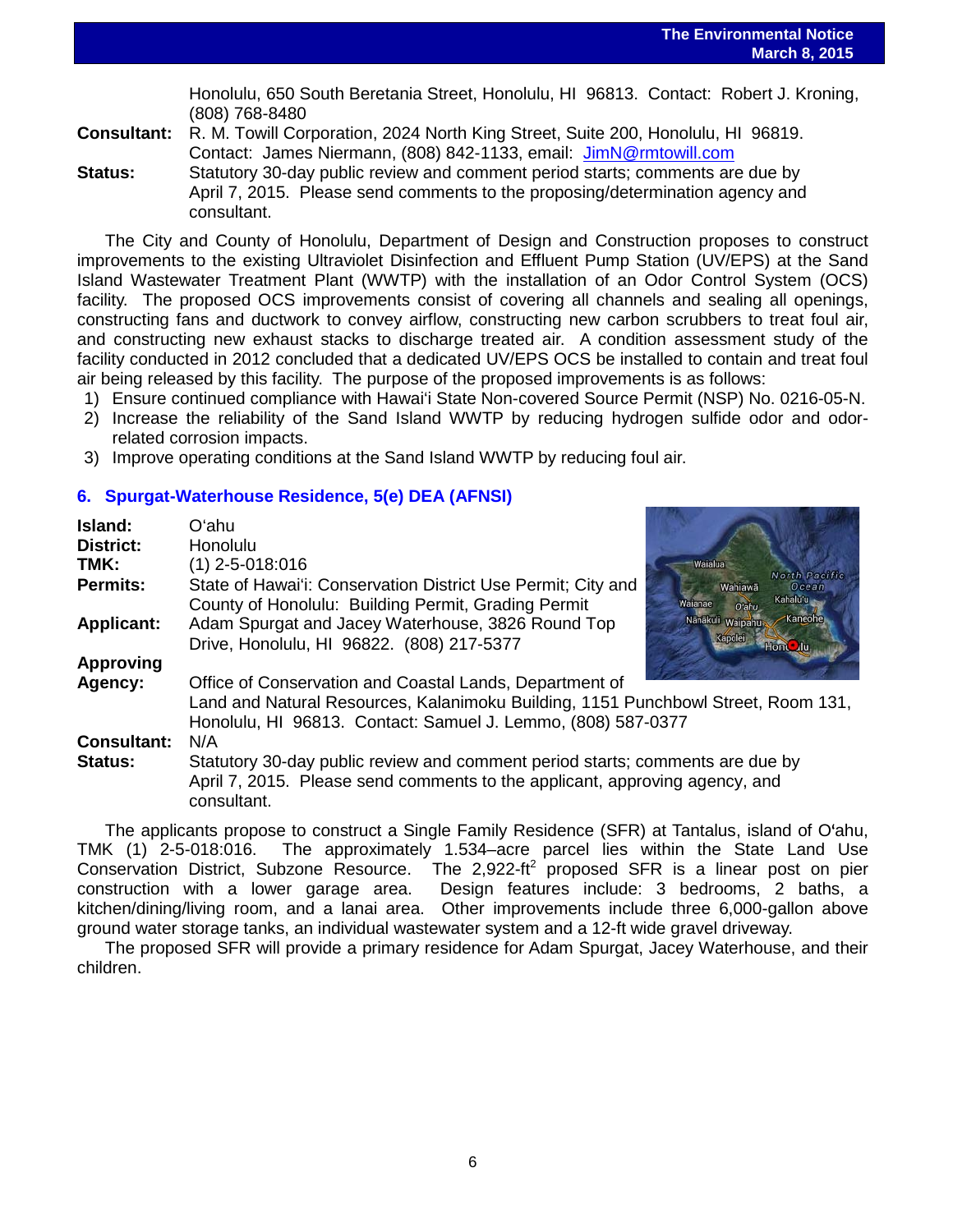## **HABITAT CONSERVATION PLAN (HRS 195D)**

֖֖֖֖֖֖֖֖֖֖֖ׅ֖ׅ֧֖֧֧֧֚֚֚֚֚֚֚֚֚֚֚֚֚֚֚֚֚֚֚֬֝֝֝֓֡֬֝֓֬֝֓֡֬֓֞֡֬֓֝֓֝֬֝֓֞֝֬֝֓֞֝֬֝֓֞֝֬

## **Nā [Pua Makani Wind Energy Project](http://oeqc.doh.hawaii.gov/Shared%20Documents/EA_and_EIS_Online_Library/NEPA%20and%20Other%20Documents/2015-03-08-HCP-Na-Pua-Makani-Wind-Energy-Project.pdf)**

| Island:            | Oʻahu                                                                                                                                                            |  |  |  |  |
|--------------------|------------------------------------------------------------------------------------------------------------------------------------------------------------------|--|--|--|--|
| <b>District:</b>   | Ko'olauloa                                                                                                                                                       |  |  |  |  |
| TMK:               | $(1)$ 5-6-006:018 and $(1)$ 5-6-008:006                                                                                                                          |  |  |  |  |
| <b>Permits:</b>    | Incidental Take License                                                                                                                                          |  |  |  |  |
| <b>Applicant:</b>  | Na Pua Makani Power Partners, LLC, Chaplin Hawai'i Wind Holdings, LLC, P.O. Box 540,<br>Santa Barbara, CA 93102. Contact: Mike Cutbirth, (805) 568-0300, ext. 23 |  |  |  |  |
| <b>Approving</b>   |                                                                                                                                                                  |  |  |  |  |
| Agency:            | Department of Land and Natural Resources, Division of Forestry and Wildlife, 1151<br>Punchbow Street, Room 325, Honolulu, HI 96813. (808) 587-0166               |  |  |  |  |
| <b>Consultant:</b> | Tetra Tech, Inc., 1750 SW Harbor Way, Suite 400, Portland, OR 97201. Contact: Alicia<br>Oller, (503) 727-8072                                                    |  |  |  |  |

Nā Pua Makani Power Partners LLC proposes to construct and operate a wind farm (Project) with a net generating capacity of up to 25 megawatts, on the island of O'ahu. In addition of up to 10 wind turbine generators, the proposed Project would include an electrical collection system, an operations and maintenance facility, an approximately 0.9 mile (1.5 km) transmission line, a permanent meteorological tower, and approximately 5.2 miles (8.4 km) of permanent roads.

The purpose of the draft Habitat Conservation Plan (HCP) is to mitigate for potential injury and death to the threatened and endangered 'a'o or Newell's shearwater (*Puffinus auricularis newelli*), koloa maoli or Hawaiian duck (*Anas wyvilliana*), ae'o or Hawaiian stilt (*Himantopus mexicanus knudseni*), 'alae ke'oke'o or Hawaii coot (*Fulica alai*), 'alae 'ula or Hawaiian moorhen (*Gallinula chloropus sandvicensis*), pueo or Hawaiian short-eared owl (*Asio flammeus sandwichnesis*), nēnē or Hawaiian goose (*Branta sandvicensis*), and the ōpe'ape'a or Hawaiian hoary bat (*Lasiurus cinereus semotus*) due to construction and operation of the Project. The HCP outlines provisions for net benefit to the covered species and environment, and contributes to the recovery of each of these species.

The public is encouraged to comment on the draft HCP. Please send comments to: Department of Land and Natural Resources, Division of Forestry and Wildlife, 1151 Punchbowl Street, Room 325, Honolulu, HI 96813. Attention: HCP Coordinator Afsheen Siddiqi. Or email comments to: [Afsheen.A.Siddiqi@hawaii.gov](mailto:Afsheen.A.Siddiqi@hawaii.gov)

Public comment should be received by **May 8, 2015**.

An EISPN has already been published for this action, and a Draft EIS is expected to be available soon. The Division of Forestry and Wildlife will also hold a public hearing on O'ahu to receive public comments on the draft Habitat Conservation Plan. The date and location of the public hearing will be made available to the public via legal notice.

## **COASTAL ZONE MANAGEMENT NOTICES**

### **Federal Consistency Review**

The Hawai'i Coastal Zone Management (CZM) Program has received the following federal action to review for consistency with the CZM objectives and policies in Chapter 205A, Hawai'i Revised Statutes. This public notice is being provided in accordance with section 306(d)(14) of the National Coastal Zone Management Act of 1972, as amended. For general information about CZM federal consistency please call John Nakagawa with the Hawai'i CZM Program at 587-2878. For neighboring islands use the following toll free numbers: Lāna'i & Moloka'i: 468- 4644 x72878, Kaua'i: 274-3141 x72878, Maui: 984-2400 x72878 or Hawai'i: 974-4000 x72878. For specific information or questions about an action listed below please contact the CZM staff person identified for each action. Federally mandated deadlines require that comments be received by the date specified for each CZM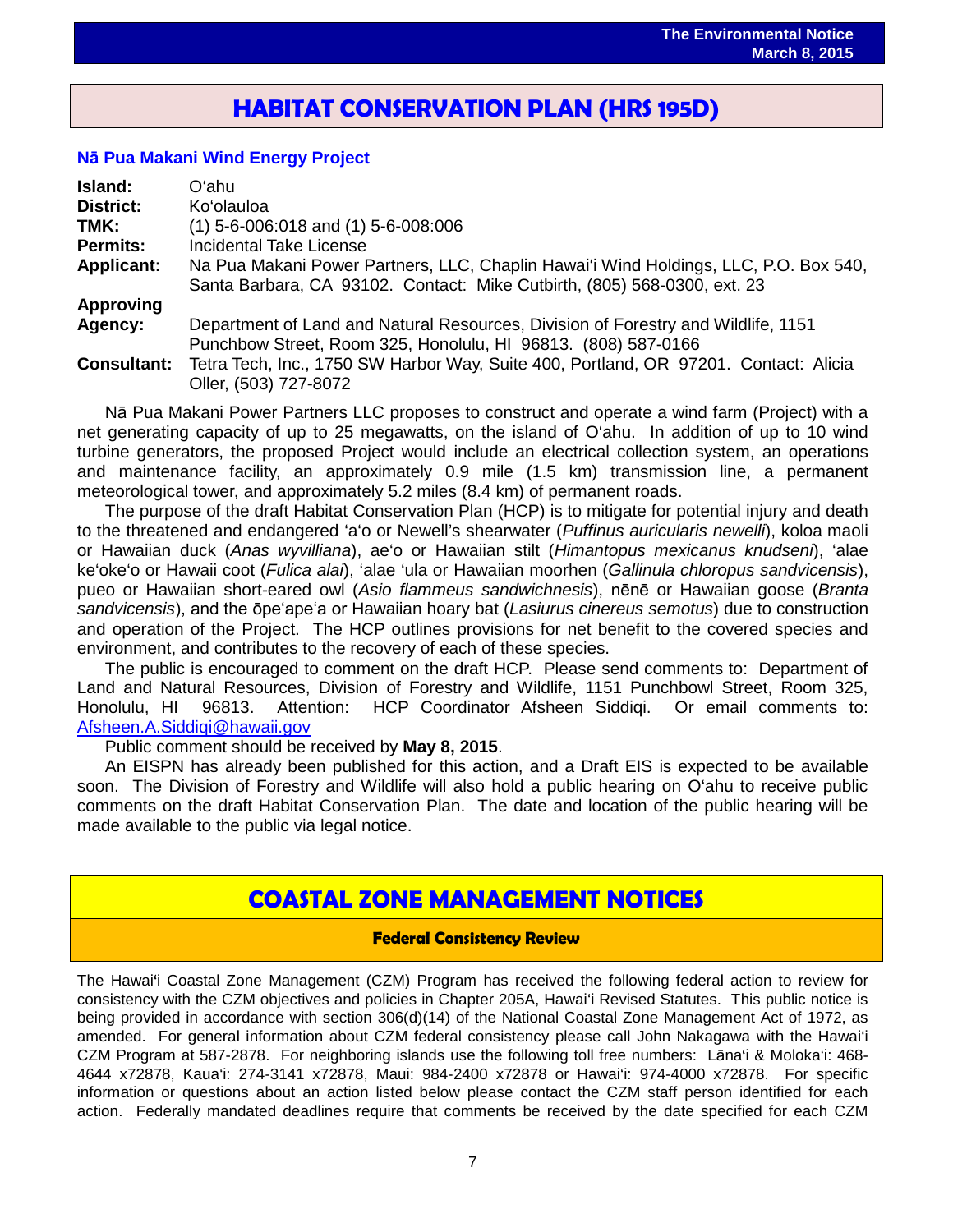consistency review. Comments may be submitted by mail, electronic mail or fax, as indicated below.

*Mail*: Office of Planning, Department of Business, Economic Development and Tourism, P.O. Box 359 Honolulu, Hawai'i 96804

**Email:** [jnakagawa@dbedt.hawaii.gov](mailto:jnakagawa@dbedt.hawaii.gov)<br>**Fax:** (808) 587-2899

*Fax:* (808) 587-2899

## **Kā'anapali Beach Mooring Buoy, Maui**

| <b>Proposed Action:</b> | After-the-fact authorization for the continued use and maintenance of a            |
|-------------------------|------------------------------------------------------------------------------------|
|                         | commercial mooring buoy located approximately 200 yards offshore at Whaler's       |
|                         | Village, Kā'anapali Beach, Maui. The commercial buoy was installed in 2007.        |
|                         | The mooring consists of a 3-foot by 3-foot cement block anchor with a 2-inch steel |
|                         | shackle secured through the middle and a 100-foot long galvanized chain, which     |
|                         | is attached to a surface buoy. Water depth at the mooring buoy location is 28      |
|                         | feet.                                                                              |
| <b>Applicant:</b>       | Wake Maui LLC                                                                      |
| Contact:                | Mr. Ryan Hickey, (808) 269-5645                                                    |
| <b>Federal Action:</b>  | <b>Federal Permit</b>                                                              |
| <b>Federal Agency:</b>  | U.S. Army Corps of Engineers, Honolulu District                                    |
| <b>Location:</b>        | 200 yards offshore at Whaler's Village, Kā'anapali Beach, Maui                     |
| <b>CZM Contact:</b>     | John Nakagawa, 587-2878, jnakagaw@dbedt.hawaii.gov                                 |
| <b>Comments Due:</b>    | March 23, 2015                                                                     |

### **Special Management Area Minor Permits**

The SMA Minor permits below have been approved (HRS 205A-30). For more information, contact the county/state Planning Department. Honolulu (768-8014); Hawaiʻi (East 961-8288, West 323-4770); Kauaʻi (241-4050); Maui (270-7735); Kakaʻako or Kalaeloa Community Development District (587-2841).

| <b>Location (TMK)</b>                    | <b>Description (File No.)</b>                                                                   | <b>Applicant/Agent</b>                                   |
|------------------------------------------|-------------------------------------------------------------------------------------------------|----------------------------------------------------------|
| Hawai'i: Hilo (2-3-004: 015)             | Repairs and Alteration of the Existing Building (SMM 15-326)                                    | Sai Baba Hawai'i LLC, Mohan<br>Magora                    |
| Maui: Kihei (3-9-006: 004)               | Main Dwelling Addition and Alteration (SM2 20120157)                                            | Melott, Stanley Edward                                   |
| Maui: Kihei (3-9-006: 004)               | Main Dwelling Addition and Alteration (SM2 20120159)                                            | Melott, Stanley Edward                                   |
| Maui: Paia (2-6-002: 010)                | Exterior Repairs (SM2 20140140)                                                                 | Paia Bay Properties, LLC                                 |
| Maui: Lahaina (4-6-008: 006)             | Lahaina Second Friday Events - 2015 (SM2 20150008)                                              | Lahaina Town Action Committee                            |
| Maui: Kihei (3-9-008: 031)               | Concrete Wall, Shower Enclosure, Lanai (SM2 20150009)                                           | Kihei Beachfront Resort, LLC, Mimi<br>Hu                 |
| Maui: Kihei (3-9-004: 005)               | New Telecom Facility (SM2 20150010)                                                             | Cascadia PM                                              |
| Maui: Kihei (3-9-051: 045)               | Pave Lot, Build Parking Structure (SM2 20150011)                                                | Eskimo Candy                                             |
| Maui: Lahaina (4-3-006: 007)             | Seaway and Walkway Repairs (SM2 20150012)                                                       | Nohonani Condominium AOAO                                |
| O'ahu: Wai'ālae Kahala (3-6-002:<br>041) | Second Story Addition (2015/SMA-1)                                                              | Chris Trapp                                              |
| O'ahu: Wai'au (9-8-003: 010)             | Hawaiian Electric Company - Wai'au Generating Station -<br>Modular Office Trailers (2015/SMA-4) | Hawaiian Electric Company /<br><b>Planning Solutions</b> |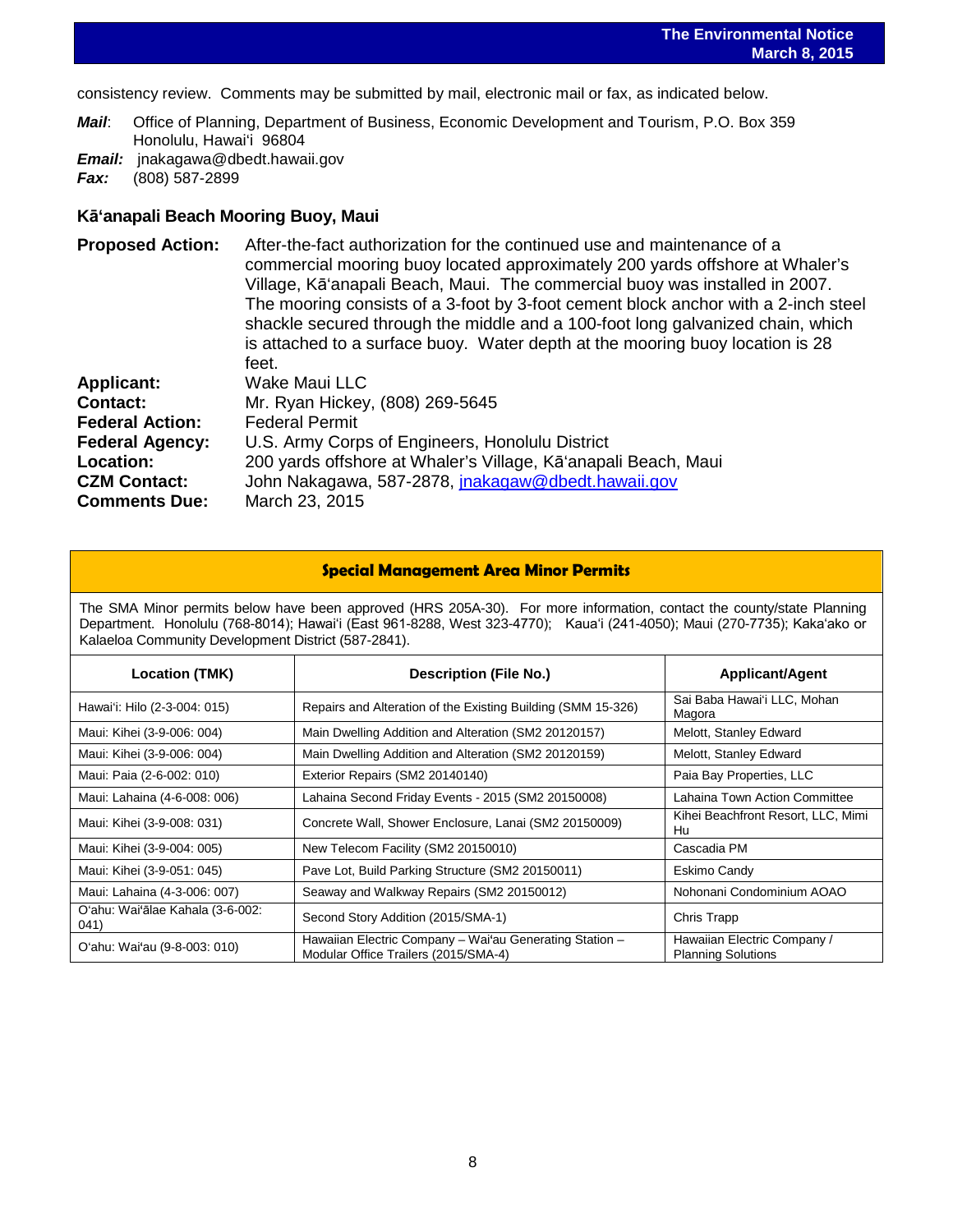## **SHORELINE NOTICES**

֖֖֖֖֖֖֖֖֖֖֖֧ׅ֖֧֧֧֧֚֚֚֚֚֚֚֚֚֚֚֚֚֚֚֚֚֚֚֚֚֬֝֝֝֓֞֡֞֡֡֬֓֞֡֞֡֞֝֓֞֡֞֞֡֞֞֡֞֡֞֞֡֞֡֞֡֞֡֞֝֞֞

### **Shoreline Certification Applications**

The shoreline certification applications below are available for review at the Department of Land and Natural Resources Offices on Kauaʻi, Hawaiʻi, Maui, and Honolulu, 1151 Punchbowl Street, Room 220 (HRS 205A-42 and HAR 13-222-12). All comments shall be submitted in writing to the State Land Surveyor, 1151 Punchbowl Street, Room 210, Honolulu, Hawai'i 96813 and postmarked no later than 15 calendar days from the date of the public notice of the application. For more information, call Ian Hirokawa at (808) 587-0420.

| File No. | Date    | Location                                                                                                                                                                                                                                                                           | <b>Applicant/Owner</b>                                               | TMK                   |
|----------|---------|------------------------------------------------------------------------------------------------------------------------------------------------------------------------------------------------------------------------------------------------------------------------------------|----------------------------------------------------------------------|-----------------------|
| MA-604   | 2/17/15 | Limited Common Element 10 (Apartment No. 10) of the<br>"Maluhia at Wailea" Condominium (Condominium Map No.<br>1384) being a portion of Lot 216 of Land Court Application<br>1804 (Map 31) situate at Honua'ula, Makawao, Maui<br>Address: 35 Malukai Lane Unit 10<br>Purpose: N/A | Akamai Land Surveying, Inc./<br>Lori Huang                           | 2-1-008:062<br>(por.) |
| HA-502   | 2/13/15 | Lots 1-A, 3-A-1 and 2-A-1 being a portion of L.P. Grant<br>9967 to Annie Paulo being also a portion of L.P. Grant<br>10798 to Annie Paulo situate at Puakō, Lalamilo, South<br>Kohala, Island of Hawai'i<br>Address: 69-1562 South Puakō Drive<br>Purpose: Obtain building permit  | Pai Pai Partners LLC/ Pai Pai<br><b>Partners LLC</b>                 | 6-9-002:024           |
| HA-503   | 2/23/15 | Lot 17, Honoli'i Pali Tract being portions of L.C. Aw. 4895 to<br>Makuahine, and portions of L.C. Aw. 7715, Apana 16 to<br>Lota Kamehameha situate at Pauka'a, South Hilo, Island of<br>Hawai'i<br>Address: 52 Puaka'a Drive<br>Purpose: County permitting requirement             | Daniel Berg/ Teresa Tico                                             | 2-7-015:003           |
| KA-393   | 2/20/15 | Lot 5 Land Court Application 1469 (Map 1) situate at Waioli<br>& Waipā, Halele'a, Kaua'i<br>Address: 5560 Weke Road<br>Purpose: Building permit                                                                                                                                    | Honua Engineering, Inc./<br>Waioli Surf Shack Holdings<br><b>LLC</b> | 5-5-005:012           |
| KA-394   | 2/20/15 | Lot 1 Land Court Application 1469 (Map 1) situate at Waipa,<br>Halele'a, Kaua'i<br>Address: 5600 Weke Road<br>Purpose: Building permit                                                                                                                                             | Honua Engineering, Inc./<br>Waioli Surf Shack Holdings<br><b>LLC</b> | 5-5-005:008           |

## **Shoreline Certifications and Rejections**

The shoreline notices below have been proposed for certification or rejection by the Department of Land and Natural Resources (HRS 205A-42 and HAR 13-222-26). Any person or agency who wants to appeal shall file a notice of appeal in writing with DLNR no later than 20 calendar days from the date of this public notice. Send the appeal to the Board of Land and Natural Resources, 1151 Punchbowl Street, Room 220, Honolulu, Hawai'i 96813.

| File No. | <b>Proposed/Rejected</b>                   | Location                                                                                                                                                                                                                                            | <b>Applicant/Owner</b>                                                                        | <b>TMK</b>                    |
|----------|--------------------------------------------|-----------------------------------------------------------------------------------------------------------------------------------------------------------------------------------------------------------------------------------------------------|-----------------------------------------------------------------------------------------------|-------------------------------|
| OA-1627  | <b>Proposed Shoreline</b><br>Certification | Lot 34-A as shown on Land Court Application 722 Map<br>8 situate at Lāi'e, Ko'olauloa, O'ahu<br>Address: Kamehameha Highway<br>Purpose: SMA permit requirements & subdivision<br>approval for easement                                              | Hawaii Land Consultants/<br>Property Reserve, Inc.                                            | 5-5-002:011                   |
| OA-1631  | <b>Proposed Shoreline</b><br>Certification | Lots 7-1-2-A, 7-H and 6-G-1 of Land Court Application<br>323 Map 26 situate at Pueohala, Kailua, Ko'olaupoko,<br>Oʻahu<br>Address: 152 G N. Kalaheo Avenue<br>Purpose: Development of property                                                      | Dennis K. Hashimoto/<br>Gareth Kim                                                            | 4-3-015:018                   |
| MA-594   | <b>Proposed Shoreline</b><br>Certification | Lots A-7-C-1 and A-7-C-2 of the Kapalua Development<br>Subdivision being a portion of Royal Patent 2236, Land<br>Commission Award 8522-B, Apana 1 to Kale Davis<br>situate at Honokohua, Lahaina, Maui<br>Address: N/A<br>Purpose: Setback purposes | Austin, Tsutsumi &<br>Associates, Inc./ Honolua<br>Associates, LLC &<br>Honokahua Beach Hotel | 4-2-004:014 &<br>$021$ (por.) |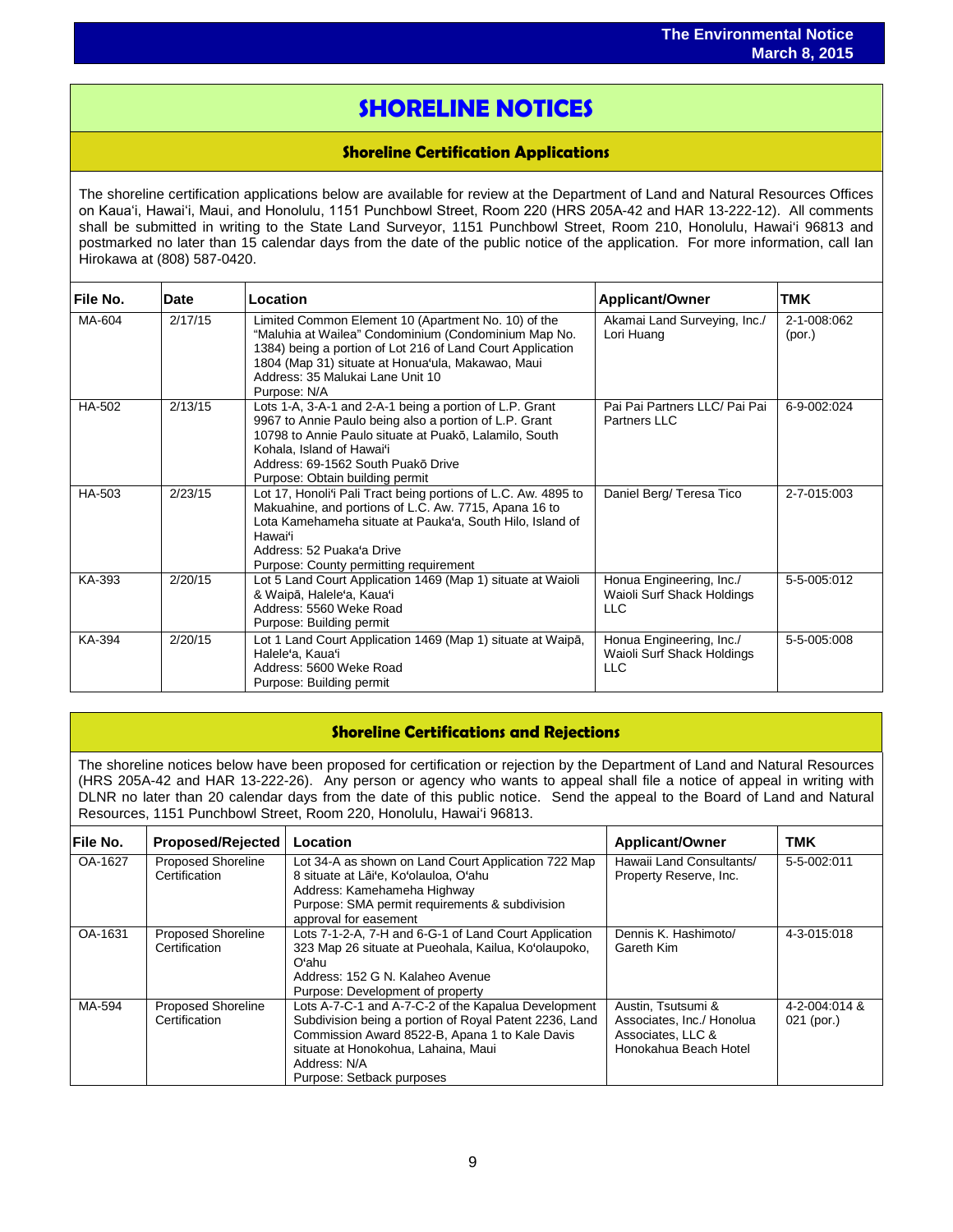|        |                                            |                                                                                                                                                                                                                            |                                                                               | <b>March 8, 2015</b> |
|--------|--------------------------------------------|----------------------------------------------------------------------------------------------------------------------------------------------------------------------------------------------------------------------------|-------------------------------------------------------------------------------|----------------------|
| MA-596 | <b>Proposed Shoreline</b><br>Certification | Limited Common Element 10 of Lot 10-A-2-C-1 of<br>Land Court Application 1846, Map 6 situate at<br>Papa'anui, Waipao, Kalihi, Honua'ula, Makawao, Maui<br>Address: 4950 Makena Road, Unit No. 10<br>Purpose: N/A           | Akamai Land Surveying,<br>Inc./ Makena 10, LLC                                | 2-1-007:096          |
| MA-599 | <b>Proposed Shoreline</b><br>Certification | Lot 49, Land Court Application 1744 (Map 12) situate<br>at Hanaka'ō'ō, Lahaina, Maui<br>Address: 2481 Kā'anapali Parkway<br>Purpose: Determine shoreline setback                                                           | R.T. Tanaka Engineers,<br>Inc./ The Whaler at<br>Kā'anapali Beach             | 4-4-008:002          |
| HA-497 | <b>Proposed Shoreline</b><br>Certification | Lot 94, Block 11, Hawaiian Paradise Park Subdivision<br>situate at Keaau, Puna, Island of Hawai'i<br>Address: 15-1099 Ala Heiau Road<br>Purpose: Establish building setback                                                | Daniel Berg/ Richard &<br>Deborah Koval Trust                                 | 1-5-031:064          |
| MA-580 | Rejection                                  | Lots C, D and E of Section B of the Puamana Planned<br>Unit Development, Unit 1 File Plan 1056 situate at<br>Makila & Pahoa, Lahaina, Maui<br>Address: 34 Pualima Place<br>Purpose: Building and other permitting purposes | Newcomer-Lee Land<br>Surveyors, Inc./ Puamana<br><b>Community Association</b> | 4-6-028:001          |

**The Environmental Notice**

## **NATIONAL ENVIRONMENTAL POLICY ACT (NEPA) NOTICE**

### **[National Aeronautics and Space Administration \(NASA\) Low Density Supersonic Decelerator](http://oeqc.doh.hawaii.gov/Shared%20Documents/EA_and_EIS_Online_Library/NEPA%20and%20Other%20Documents/2015-03-08-NEPA-SEA-NASA-Low-Density-Supersonic-Decelerator-Technology-Demonstration-Mission-PMRF.pdf)  [Technology Demonstration Mission Pacific Missile Range Facility \(PMRF\) Supplemental EA](http://oeqc.doh.hawaii.gov/Shared%20Documents/EA_and_EIS_Online_Library/NEPA%20and%20Other%20Documents/2015-03-08-NEPA-SEA-NASA-Low-Density-Supersonic-Decelerator-Technology-Demonstration-Mission-PMRF.pdf)**

| Island:<br><b>District:</b> | Kauaʻi                                                                                                                                           |  |
|-----------------------------|--------------------------------------------------------------------------------------------------------------------------------------------------|--|
| TMK:                        | N/A                                                                                                                                              |  |
| <b>Permits:</b>             | Papahānaumokuākea Marine National Monument - Conservation and Management<br>Permit                                                               |  |
| <b>Proposing</b>            |                                                                                                                                                  |  |
| Agency:                     | National Aeronautics and Space Administration, Steve Slaten, Jet Propulsion Laboratory<br>Facilities and Environmental Manager, sslaten@nasa.gov |  |
| <b>Approving</b>            |                                                                                                                                                  |  |
| Agency:                     | N/A                                                                                                                                              |  |
| <b>Consultant:</b>          | N/A                                                                                                                                              |  |
| <b>Status:</b>              | Provide any written comments by March 27, 2015. Comments can be e-mailed to<br>sslaten@nasa.gov                                                  |  |

The Proposed Action (Alternative 1–Preferred Alternative) incorporates all activities described in the No-action Alternative, with clarification that some recovery aids discussed in the 2013 EA may or may not be employed and provides for additional splashdown area and test opportunities for the SFDT. This would require approved entry into the easternmost part of the Open Ocean Area of PMNM; therefore, NASA has requested authorization for entry into PMNM through a Conservation and Management hardware and potential fly-over of Nihoa Island and its surrounding Special Management Area from scheduled SFDTs beginning in 2015. NASA could have up to two technology testing launches each year for the next 5 years (June 2015 through August 2019). These additional test opportunities would increase the probability of successful test flights and lower the risk of a scenario for an unplanned (i.e., anomalous) termination of the test flight.

NASA proposes to use an additional 37,600 km<sup>2</sup> (10,950 nm<sup>2</sup>) of splashdown area for future SDFT test flights. Of the approximately 37,600 km<sup>2</sup> (10,950 nm<sup>2</sup>), approximately 28,730 km<sup>2</sup> (8,370 nm<sup>2</sup>) is Open Ocean Area within PMNM and the other approximately 8,875 km<sup>2</sup> (2,600 nm<sup>2</sup>) of Open Ocean Area is north of PMNM.

This additional splashdown area excludes the 70 hectares (170 acres) of Nihoa Island and the approximately 128.5 km<sup>2</sup> (37.5 nm2) Special Management Area within 5.5 km (3 nm) surrounding Nihoa Island. To ensure the excluded area waters and/or island will not be entered, one of two scenarios would occur: (1) the LDSD Program would initiate the SFDT in such a manner that expended flight hardware would be recovered before drifting into the excluded area; or (2) the flight system would overfly the excluded area and the Test Vehicle would be dropped outside 5.5 km (3 nm) from Nihoa Island. Therefore, expended flight hardware would not be deposited on Nihoa Island or within the Special Management Area surrounding the island.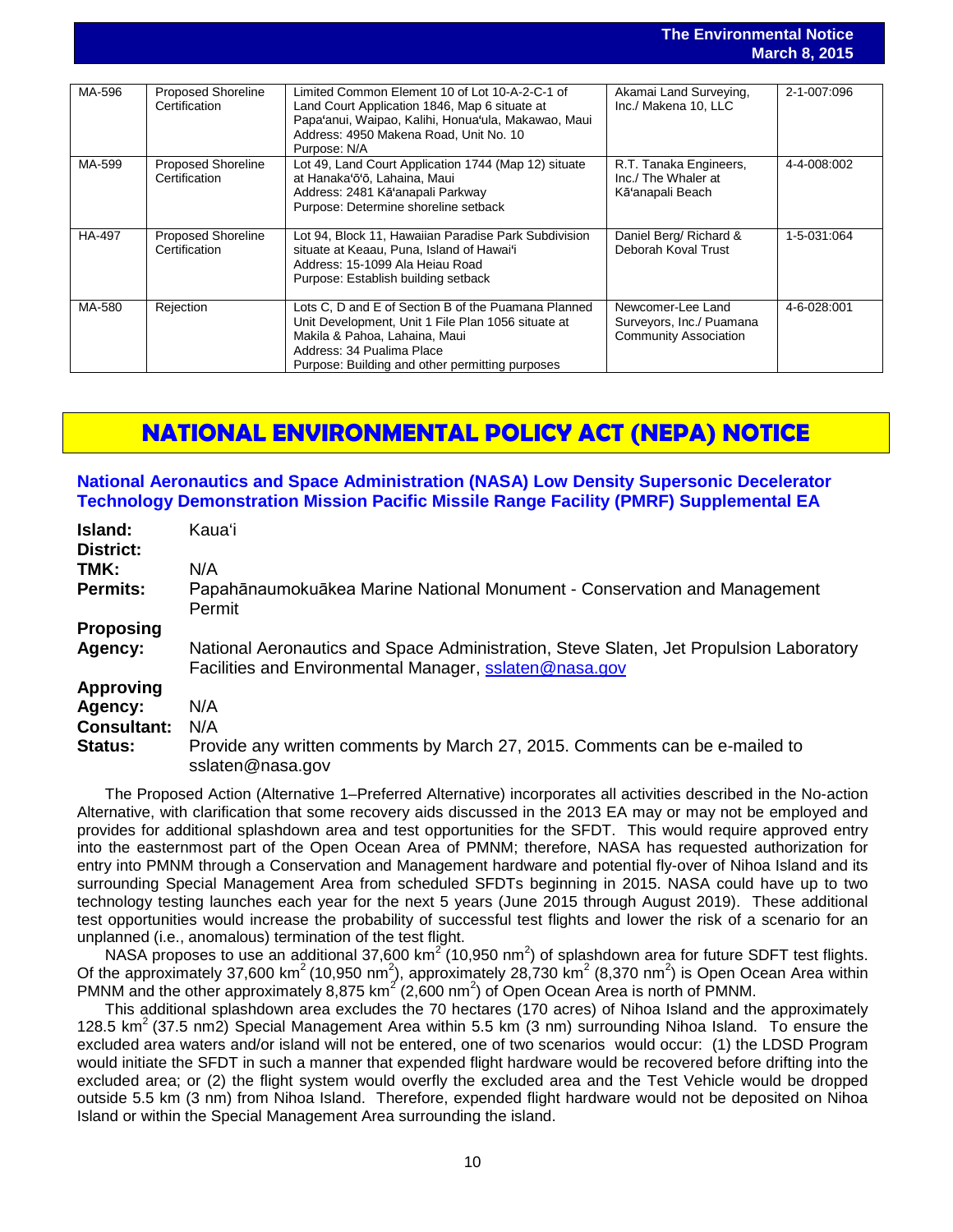## **FEDERAL NOTICES**

 $\overline{a}$ 

### **[Western Pacific Fishery Management Council; Teleconference / Webconference Public Meetings](http://www.gpo.gov/fdsys/pkg/FR-2015-02-24/pdf/2015-03715.pdf)**

The Western Pacific Fishery Management Council (Council) will hold meetings of its American Samoa, Hawai'i, and Mariana Archipelago Fishery Ecosystem Plan (FEP) Advisory Panels (AP) by teleconference and webconference to discuss and make recommendations on fishery management issues in the Western Pacific Region. The Mariana Archipelago FEP AP will meet on March 10, 2015, between 5 p.m. and 7 p.m.; The Hawaii Archipelago FEP AP will meet on March 12, 2015, between 4 p.m. and 6 p.m.; and The American Samoa Archipelago FEP AP will meet on March 13, 2014, between 4 p.m. and 6 p.m. All times listed are local island times. Location: All meetings will be held by teleconference and webconference. For specific times and agendas, click on the link in the title of this notice. The teleconference will be conducted by telephone and by web. The teleconference numbers are: U.S. toll-free: 1–888–482–3560 or International Access: +1 647 723–3959, and Access Code: 5228220. The webconference can be accessed at https://wprfmc.webex.com/join/ info.wpcouncilnoaa.gov. FOR FURTHER INFORMATION CONTACT: Kitty M. Simonds, Executive Director; telephone: (808) 522–8220. Public comment periods will be provided throughout the agendas. The order in which agenda items are addressed may change. The meetings will run as late as necessary to complete scheduled business (see, 80 F.R. 9701, February 24, 2015).

### **[Western Pacific Fishery Management Council; Public Meetings](http://www.gpo.gov/fdsys/pkg/FR-2015-02-23/pdf/2015-03556.pdf)**

The Western Pacific Fishery Management Council (Council) will hold meetings of its 118th Scientific and Statistical Committee (SSC), SSC subworking group and its 162nd Council meeting to take actions on fishery management issues in the Western Pacific Region. The Council will also convene meetings of the Pelagic and International Standing Committee and Executive and Budget Standing Committee. DATES: The SSC sub-working group will be held on Monday, March 9, between 1 p.m. and 4 p.m. The SSC meeting will be held between 8:30 a.m. and 5 p.m. on March 10–12, 2015. The Council's Pelagic and International Standing Committee meeting will be held between 1 p.m. and 3 p.m. on March 14, 2015; Executive and Budget Standing Committee meeting will be held between 3 p.m. and 5 p.m. on March 14, 2015; and the 162nd Council meeting will be held between 8:30 a.m. and 5 p.m. on March 16–18, 2015. In addition, the Council will host a Fishers Forum on March 17, 2015, between 6 p.m. and 9 p.m. For specific times and agendas, click on the link in the title of this notice. The SSC Subworking group on March 9, 2015, 118th SSC on March 10–12, 2015, Pelagic and International Standing Committee and Executive and Budget Standing Committee on March 14, 2015 will be held at the Council office, 1164 Bishop Street, Suite 1400, Honolulu, HI 96813, telephone: (808) 522–8220; The 162nd Council meeting on March 16–18, 2015 will be held at the Laniakea YWCA-Fuller Hall, 1040 Richards Street, Honolulu, HI 96813, telephone: (808) 538–7061; and The Fishers Forum on March 17, 2015 will be held at the Harbor View Center, Pier 38, 1129 North Nimitz Highway, Honolulu, HI 96817, telephone: (808) 983–1200. Background documents will be available from, and written comments should be sent to, Mr. Edwin Ebisui, Chair, Western Pacific Fishery Management Council, 1164 Bishop Street, Suite 1400, Honolulu, HI 96813, telephone: (808) 522–8220 or fax: (808) 522–8226. FOR FURTHER INFORMATION CONTACT: Kitty M. Simonds, Executive Director; telephone: (808) 522–8220 (see, 80 F.R. 9440, February 23, 2015).

## **[90-Day Finding on a Petition To List the Common Thresher Shark as Threatened or Endangered](http://www.gpo.gov/fdsys/pkg/FR-2015-03-03/pdf/2015-04409.pdf)  [Under the Endangered Species Act](http://www.gpo.gov/fdsys/pkg/FR-2015-03-03/pdf/2015-04409.pdf)**

The National Marine Fisheries Service (NMFS), announced the 90- day finding for a petition to list the common thresher shark (*Alopias vulpinus*) as either endangered or threatened under the U.S. Endangered Species Act (ESA) either worldwide or as one or more distinct population segments (DPSs) identified by the petitioners. The NMFS finds that the petition presents substantial scientific or commercial information indicating that the petitioned action may be warranted for the species worldwide. NMFS further finds that the petition fails to present substantial scientific or commercial information to support the identification of DPSs of the common thresher suggested by the petitioners, and, as such, NMFS finds that the petitioned action of listing one or more of these DPSs is not warranted. Accordingly, NMFS will initiate a review of the status of the common thresher shark at this time. To ensure that the status review is comprehensive, NMFS is soliciting scientific and commercial information regarding this species. DATES: Information and comments on the subject action must be received by May 4, 2015. ADDRESSES: You may submit comments, information, or data, identified by ''NOAA–NMFS–2015–0025'' by either of the following methods: • Electronic Submissions: Submit all electronic public comments via the Federal eRulemaking Portal. Go to www.regulations.gov/ #!docketDetail;D=NOAA-NMFS-2015- 0025. Click the "Comment Now" icon, complete the required fields, and enter or attach your comments. • Mail or hand-delivery: Office of Protected Resources, NMFS, 1315 EastWest Highway, Silver Spring, MD 20910. Instructions: You must submit comments by one of the above methods to ensure that we receive, document, and consider them. Comments sent by any other method, to any other address or individual, or received after the end of the comment period, may not be considered. All comments received are a part of the public record and will generally be posted for public viewing on http://www.regulations.gov without change. All personal identifying information (e.g., name,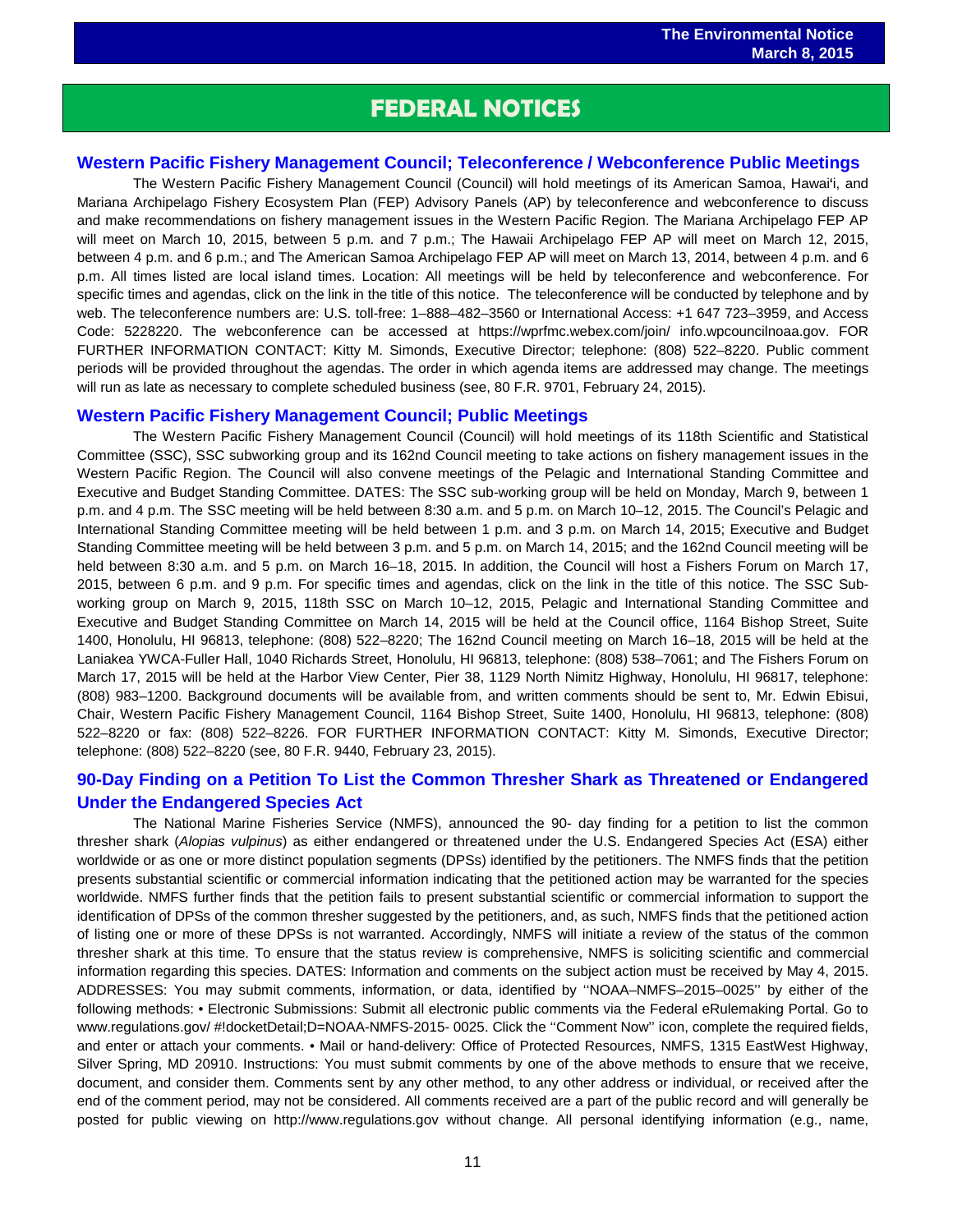andress, etc.), confidential business information, or otherwise sensitive information submitted voluntarily by the sender will be publicly accessible. We will accept anonymous comments (enter "N/A" in the required fields if you wish to remain anonymous). Attachments to electronic comments will be accepted in Microsoft Word, Excel, or Adobe PDF file formats only. FOR FURTHER INFORMATION CONTACT: Chelsey Young, NMFS, Office of Protected Resources (OPR), (301) 427–8491 or Marta Nammack, NMFS, OPR, (301) 427–8469 (see, 80 F. R. 11379, March 3, 2015).

## **[Importation of Tomato Plantlets in Approved Growing Media From Mexico: Animal and Plant](http://www.gpo.gov/fdsys/pkg/FR-2015-03-05/pdf/2015-05058.pdf)  [Health Inspection Service](http://www.gpo.gov/fdsys/pkg/FR-2015-03-05/pdf/2015-05058.pdf)**

The Animal and Plant Health Inspection Service (APHIS) of the U. S. Department of Agriculture (USDA) proposes rules governing the importation of plants for planting to authorize the importation of tomato plantlets from Mexico in approved growing media, subject to a systems approach. The systems approach would consist of measures currently specified for tomato plants for planting not imported in growing media, as well as measures specific to all plants for planting imported into the United States in approved growing media. Additionally, the plantlets would have to be imported into greenhouses in the continental United States and the importers of the plantlets from Mexico or the owners of the greenhouses in the continental United States would have to enter into compliance agreements regarding the conditions under which the plants from Mexico must enter and be maintained within the greenhouses. This proposed rule would allow for the importation into the continental United States of tomato plantlets from Mexico in approved growing media, while providing protection against the introduction of plant pests. The proposed rule would also allow the imported greenhouse plantlets to produce tomato fruit for commercial sale within the United States. DATES: We will consider all comments that we receive on or before May 4, 2015. ADDRESSES: You may submit comments by either of the following methods: • Federal eRulemaking Portal: Go to http://www.regulations.gov/#!docket Detail;D=APHIS-2014-0099. • Postal Mail/Commercial Delivery: Send your comment to Docket No. APHIS–2014–0099, Regulatory Analysis and Development, PPD, APHIS, Station 3A–03.8, 4700 River Road, Unit 118, Riverdale, MD 20737–1238. Supporting documents and any comments we receive on this docket may be viewed at http://www. regulations.gov/#!docketDetail;D= APHIS-2014-0099 or in our reading room, which is located in room 1141 of the USDA South Building, 14th Street and Independence Avenue SW., Washington, DC. Normal reading room hours are 8 a.m. to 4:30 p.m., Monday through Friday, except holidays. To be sure someone is there to help you, please call (202) 799–7039 before coming. FOR FURTHER INFORMATION CONTACT: Ms. Lydia E. Colón, PPQ, APHIS, 4700 River Road, Unit 133, Riverdale, MD 20737– 1236; (301) 851–2302 (see, 80 F.R. 11946, March 5, 2015).